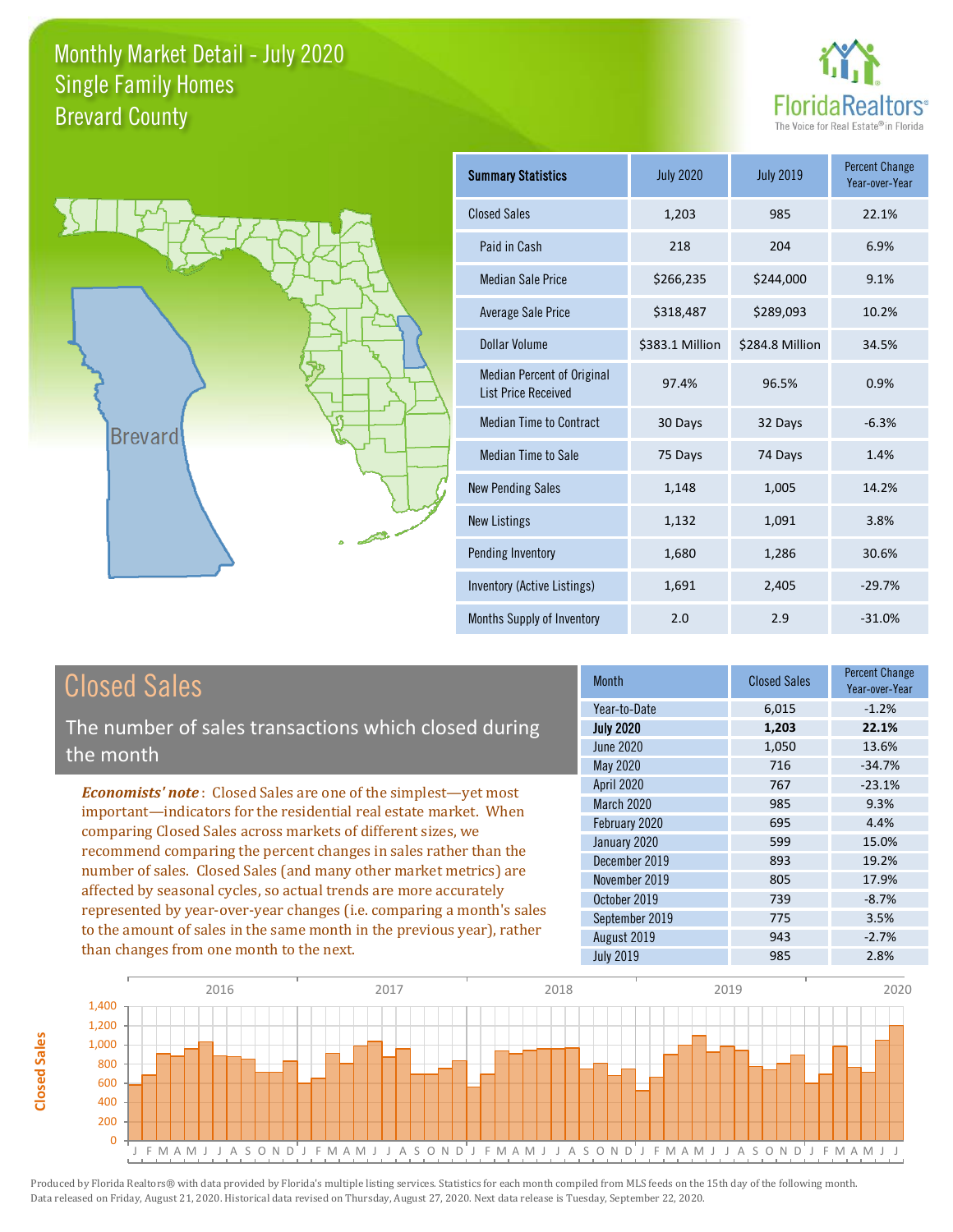this statistic should be interpreted with care.



154 -16.3%

| Cash Sales                                                                     | <b>Month</b>      | <b>Cash Sales</b> | <b>Percent Change</b><br>Year-over-Year |
|--------------------------------------------------------------------------------|-------------------|-------------------|-----------------------------------------|
|                                                                                | Year-to-Date      | 1,110             | $-16.7%$                                |
| The number of Closed Sales during the month in which                           | <b>July 2020</b>  | 218               | 6.9%                                    |
| buyers exclusively paid in cash                                                | June 2020         | 172               | $-1.7%$                                 |
|                                                                                | May 2020          | 123               | $-46.3%$                                |
|                                                                                | <b>April 2020</b> | 103               | $-50.5%$                                |
|                                                                                | <b>March 2020</b> | 183               | $-2.1%$                                 |
| <b>Economists' note:</b> Cash Sales can be a useful indicator of the extent to | February 2020     | 146               | $-18.4%$                                |
| which investors are participating in the market. Why? Investors are            | January 2020      | 165               | 9.3%                                    |
| far more likely to have the funds to purchase a home available up front,       | December 2019     | 168               | $-4.5%$                                 |
| whereas the typical homebuyer requires a mortgage or some other                | November 2019     | 170               | 13.3%                                   |
| form of financing. There are, of course, many possible exceptions, so          | October 2019      | 162               | $-26.0%$                                |



September 2019

# Cash Sales as a Percentage of Closed Sales

The percentage of Closed Sales during the month which were Cash Sales

*Economists' note* : This statistic is simply another way of viewing Cash Sales. The remaining percentages of Closed Sales (i.e. those not paid fully in cash) each month involved some sort of financing, such as mortgages, owner/seller financing, assumed loans, etc.

| Month            | <b>Percent of Closed</b><br>Sales Paid in Cash | <b>Percent Change</b><br>Year-over-Year |
|------------------|------------------------------------------------|-----------------------------------------|
| Year-to-Date     | 18.5%                                          | $-15.5%$                                |
| <b>July 2020</b> | 18.1%                                          | $-12.6%$                                |
| <b>June 2020</b> | 16.4%                                          | $-13.2%$                                |
| <b>May 2020</b>  | 17.2%                                          | $-17.7%$                                |
| April 2020       | 13.4%                                          | $-35.6%$                                |
| March 2020       | 18.6%                                          | $-10.6%$                                |
| February 2020    | 21.0%                                          | $-21.9%$                                |
| January 2020     | 27.5%                                          | $-5.2%$                                 |
| December 2019    | 18.8%                                          | $-20.0%$                                |
| November 2019    | 21.1%                                          | $-4.1%$                                 |
| October 2019     | 21.9%                                          | $-19.2%$                                |
| September 2019   | 19.9%                                          | $-19.1%$                                |
| August 2019      | 20.9%                                          | $-8.3%$                                 |
| <b>July 2019</b> | 20.7%                                          | $-1.9%$                                 |

August 2019 197 197 -10.9%

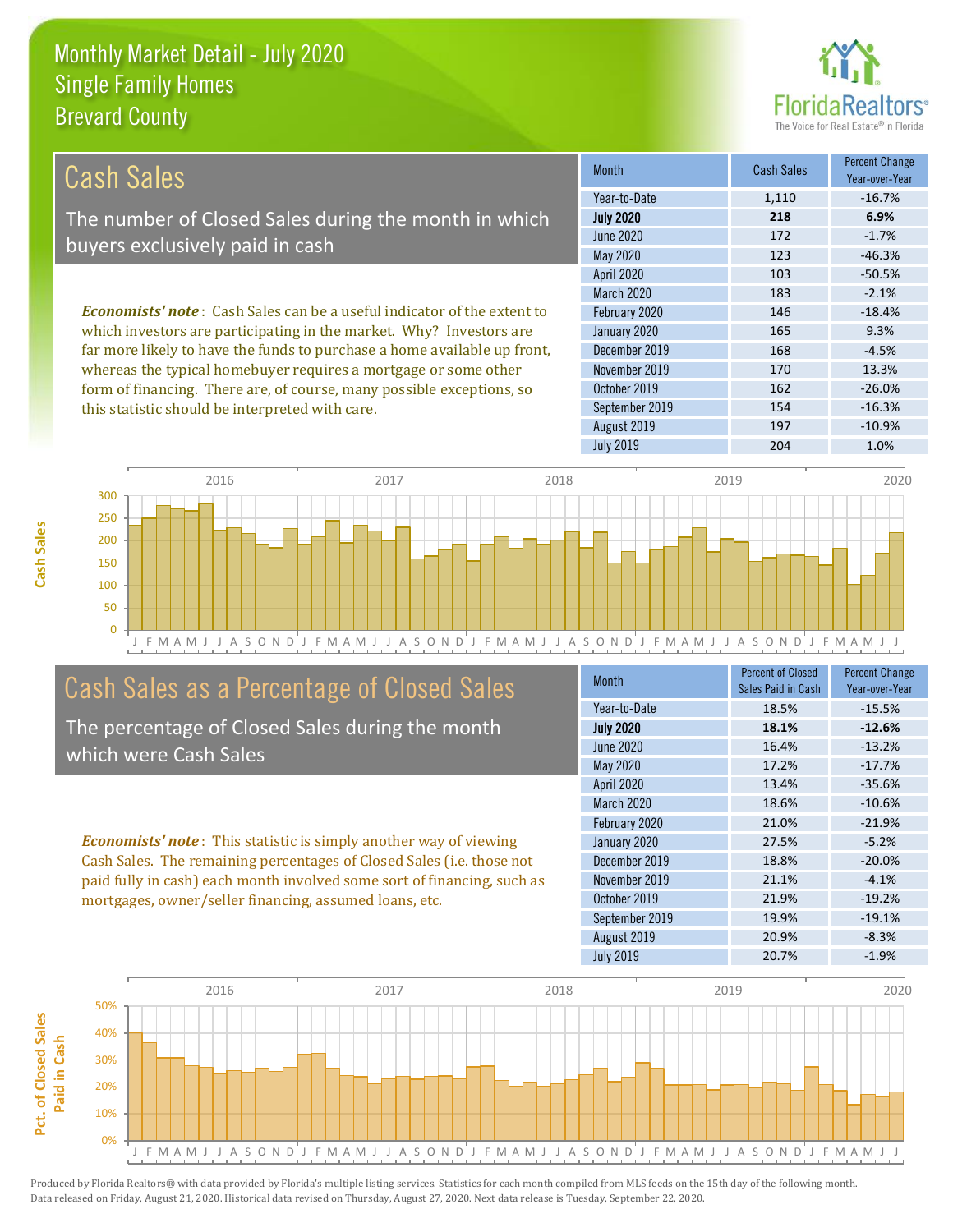

#### Month Median Sale Price Percent Change Year-over-Year July 2020 **\$266,235 9.1%** Year-to-Date \$255,000 7.8% December 2019 \$248,000 \$248,000 June 2020 **\$260,000** \$260,000 4.8% May 2020 \$250,000 \$250,000 4.5% February 2020 **\$248,000** \$248,000 7.8% January 2020 \$240,982 5.5% April 2020 \$255,000 7.1% March 2020 \$259,571 14.0% November 2019 **\$240,000** 6.5% October 2019 **\$240,000** \$240,000 4.3% September 2019 **\$240,000** 2.1% August 2019 **\$234,000** -0.4% July 2019 **\$244,000 6.6%** *Economists' note* : Median Sale Price is our preferred summary statistic for price activity because, unlike Average Sale Price, Median Sale Price is not sensitive to high sale prices for small numbers of homes that may not be characteristic of the market area. Keep in mind that median price trends over time are not always solely caused by changes in the general value of local real estate. Median sale price only reflects the values of the homes that *sold* each month, and the mix of the types of homes that sell can change over time. Median Sale Price The median sale price reported for the month (i.e. 50% of sales were above and 50% of sales were below)



# Average Sale Price

The average sale price reported for the month (i.e. total sales in dollars divided by the number of sales)

*Economists' note* : Usually, we prefer Median Sale Price over Average Sale Price as a summary statistic for home prices. However, Average Sale Price does have its uses—particularly when it is analyzed alongside the Median Sale Price. For one, the relative difference between the two statistics can provide some insight into the market for higher-end homes in an area.

| <b>Month</b>     | <b>Average Sale Price</b> | <b>Percent Change</b><br>Year-over-Year |
|------------------|---------------------------|-----------------------------------------|
| Year-to-Date     | \$305,184                 | 8.2%                                    |
| <b>July 2020</b> | \$318,487                 | 10.2%                                   |
| <b>June 2020</b> | \$317,940                 | 8.8%                                    |
| <b>May 2020</b>  | \$292,052                 | 2.0%                                    |
| April 2020       | \$304,395                 | 8.1%                                    |
| March 2020       | \$304,720                 | 11.3%                                   |
| February 2020    | \$296,760                 | 8.0%                                    |
| January 2020     | \$283,356                 | 7.1%                                    |
| December 2019    | \$299,130                 | 8.5%                                    |
| November 2019    | \$286,042                 | 6.2%                                    |
| October 2019     | \$275,095                 | $-0.4%$                                 |
| September 2019   | \$274,869                 | 0.4%                                    |
| August 2019      | \$289,399                 | 6.1%                                    |
| <b>July 2019</b> | \$289,093                 | 7.1%                                    |

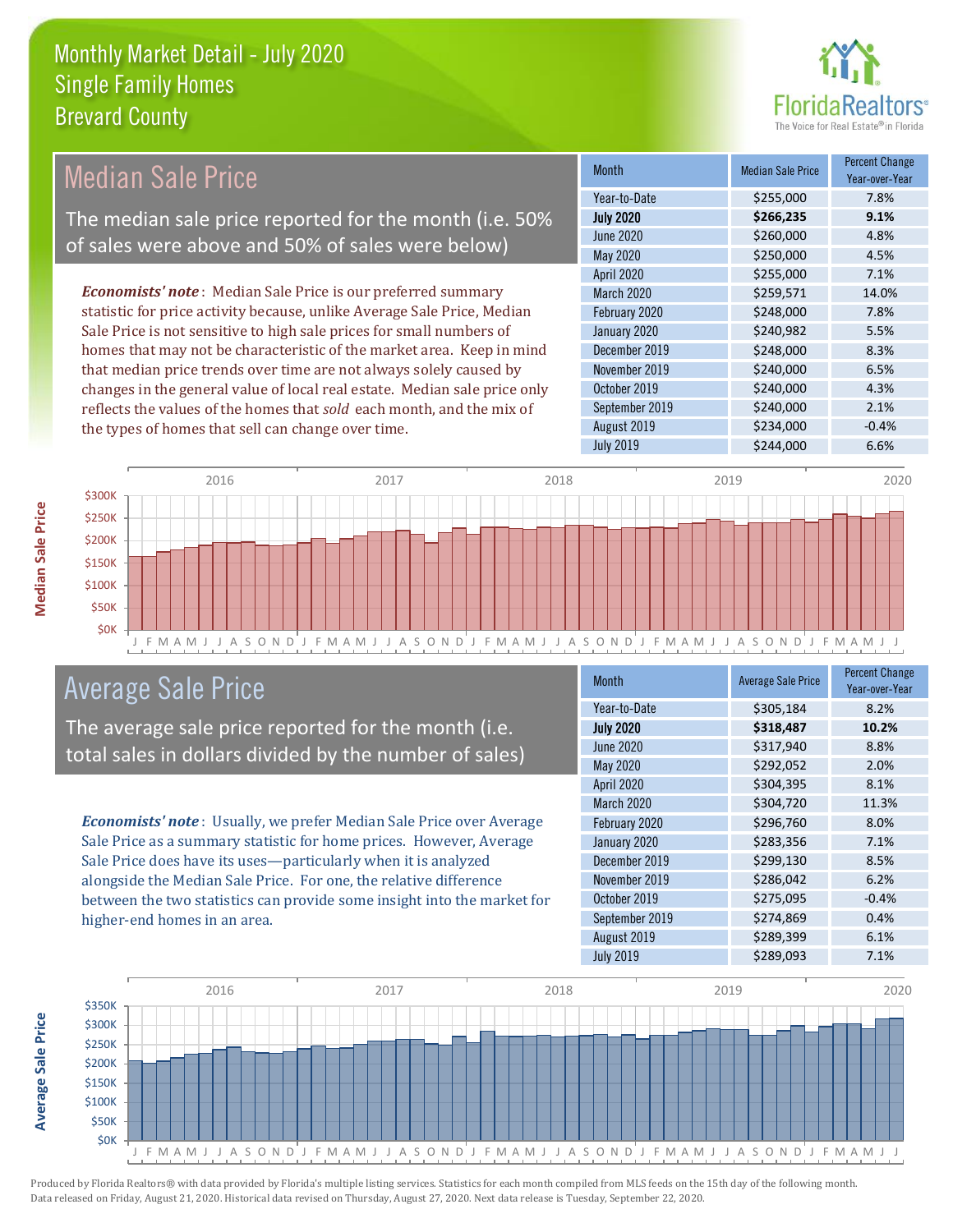

### ollar Volume

The sum of the sale prices for all sales which closed during the month

*Economists' note* : Dollar Volume is simply the sum of all sale prices in a given time period, and can quickly be calculated by multiplying Closed Sales by Average Sale Price. It is a strong indicator of the health of the real estate industry in a market, and is of particular interest to real estate professionals, investors, analysts, and government agencies. Potential home sellers and home buyers, on the other hand, will likely be better served by paying attention to trends in the two components of Dollar Volume (i.e. sales and prices) individually.

| <b>Month</b>      | Dollar Volume   | <b>Percent Change</b><br>Year-over-Year |
|-------------------|-----------------|-----------------------------------------|
| Year-to-Date      | \$1.8 Billion   | 6.9%                                    |
| <b>July 2020</b>  | \$383.1 Million | 34.5%                                   |
| <b>June 2020</b>  | \$333.8 Million | 23.6%                                   |
| <b>May 2020</b>   | \$209.1 Million | $-33.4%$                                |
| <b>April 2020</b> | \$233.5 Million | $-17.0%$                                |
| March 2020        | \$300.1 Million | 21.6%                                   |
| February 2020     | \$206.2 Million | 12.8%                                   |
| January 2020      | \$169.7 Million | 23.1%                                   |
| December 2019     | \$267.1 Million | 29.4%                                   |
| November 2019     | \$230.3 Million | 25.1%                                   |
| October 2019      | \$203.3 Million | $-9.0%$                                 |
| September 2019    | \$213.0 Million | 3.9%                                    |
| August 2019       | \$272.9 Million | 3.2%                                    |
| <b>July 2019</b>  | \$284.8 Million | 10.1%                                   |



# Median Percent of Original List Price Received

The median of the sale price (as a percentage of the original list price) across all properties selling during the month

*Economists' note* : The Median Percent of Original List Price Received is useful as an indicator of market recovery, since it typically rises as buyers realize that the market may be moving away from them and they need to match the selling price (or better it) in order to get a contract on the house. This is usually the last measure to indicate a market has shifted from down to up, so it is what we would call a *lagging* indicator.

| <b>Month</b>     | Med. Pct. of Orig.<br><b>List Price Received</b> | <b>Percent Change</b><br>Year-over-Year |
|------------------|--------------------------------------------------|-----------------------------------------|
| Year-to-Date     | 97.3%                                            | 1.4%                                    |
| <b>July 2020</b> | 97.4%                                            | 0.9%                                    |
| June 2020        | 97.4%                                            | 0.7%                                    |
| <b>May 2020</b>  | 97.4%                                            | 1.5%                                    |
| April 2020       | 97.6%                                            | 1.8%                                    |
| March 2020       | 97.3%                                            | 1.6%                                    |
| February 2020    | 97.1%                                            | 1.9%                                    |
| January 2020     | 96.5%                                            | 1.5%                                    |
| December 2019    | 96.9%                                            | 1.6%                                    |
| November 2019    | 97.1%                                            | 1.1%                                    |
| October 2019     | 96.6%                                            | 0.6%                                    |
| September 2019   | 97.0%                                            | 0.5%                                    |
| August 2019      | 96.7%                                            | 0.1%                                    |
| <b>July 2019</b> | 96.5%                                            | 0.0%                                    |

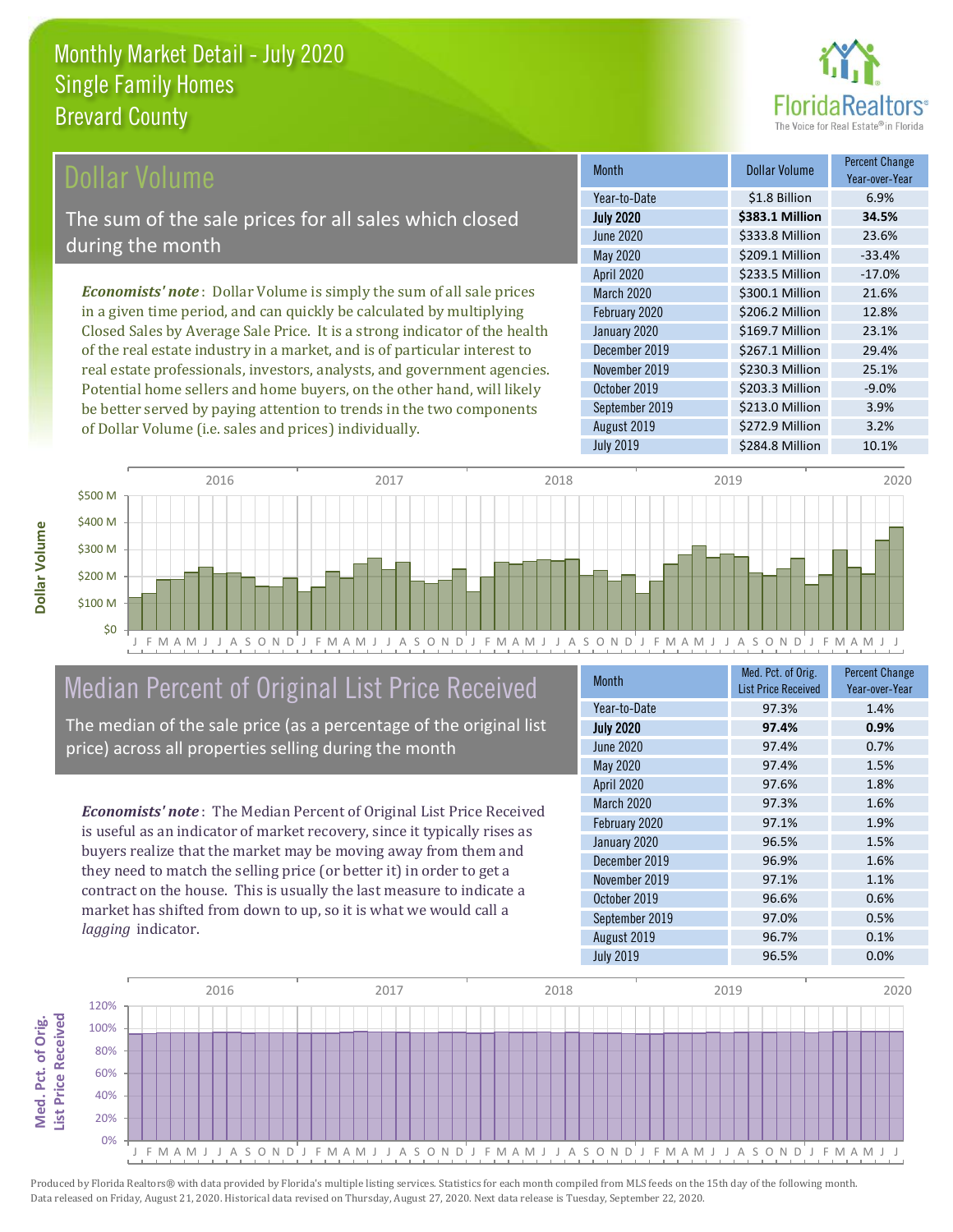

# Median Time to Contract

The median number of days between the listing date and contract date for all Closed Sales during the month

*Economists' note* : Like Time to Sale, Time to Contract is a measure of the length of the home selling process calculated for sales which closed during the month. The difference is that Time to Contract measures the number of days between the initial listing of a property and the signing of the contract which eventually led to the closing of the sale. When the gap between Median Time to Contract and Median Time to Sale grows, it is usually a sign of longer closing times and/or declining numbers of cash sales.

| <b>Month</b>      | Median Time to<br>Contract | <b>Percent Change</b><br>Year-over-Year |
|-------------------|----------------------------|-----------------------------------------|
| Year-to-Date      | 32 Days                    | $-22.0%$                                |
| <b>July 2020</b>  | 30 Days                    | $-6.3%$                                 |
| June 2020         | 38 Days                    | 5.6%                                    |
| <b>May 2020</b>   | 26 Days                    | $-31.6%$                                |
| <b>April 2020</b> | 20 Days                    | $-51.2%$                                |
| March 2020        | 31 Days                    | $-36.7%$                                |
| February 2020     | 38 Days                    | $-33.3%$                                |
| January 2020      | 36 Days                    | $-33.3%$                                |
| December 2019     | 30 Days                    | $-31.8%$                                |
| November 2019     | 29 Days                    | $-25.6%$                                |
| October 2019      | 38 Days                    | 11.8%                                   |
| September 2019    | 31 Days                    | 3.3%                                    |
| August 2019       | 30 Days                    | $-6.3%$                                 |
| <b>July 2019</b>  | 32 Days                    | 10.3%                                   |



### Median Time to Sale

**Median Time to Contract**

**Median Time to** 

The median number of days between the listing date and closing date for all Closed Sales during the month

*Economists' note* : Time to Sale is a measure of the length of the home selling process, calculated as the number of days between the initial listing of a property and the closing of the sale. *Median* Time to Sale is the amount of time the "middle" property selling this month was on the market. That is, 50% of homes selling this month took *less* time to sell, and 50% of homes took *more* time to sell. Median Time to Sale gives a more accurate picture than Average Time to Sale, which can be skewed upward by small numbers of properties taking an abnormally long time to sell.

| <b>Month</b>     | <b>Median Time to Sale</b> | <b>Percent Change</b><br>Year-over-Year |
|------------------|----------------------------|-----------------------------------------|
| Year-to-Date     | 77 Days                    | $-4.9%$                                 |
| <b>July 2020</b> | 75 Days                    | 1.4%                                    |
| <b>June 2020</b> | 85 Days                    | 13.3%                                   |
| <b>May 2020</b>  | 72 Days                    | $-8.9%$                                 |
| April 2020       | 63 Days                    | $-20.3%$                                |
| March 2020       | 75 Days                    | $-16.7%$                                |
| February 2020    | 83 Days                    | $-11.7%$                                |
| January 2020     | 79 Days                    | $-14.1%$                                |
| December 2019    | 69 Days                    | $-15.9%$                                |
| November 2019    | 67 Days                    | $-15.2%$                                |
| October 2019     | 77 Days                    | 5.5%                                    |
| September 2019   | 73 Days                    | 2.8%                                    |
| August 2019      | 71 Days                    | 0.0%                                    |
| <b>July 2019</b> | 74 Days                    | 7.2%                                    |

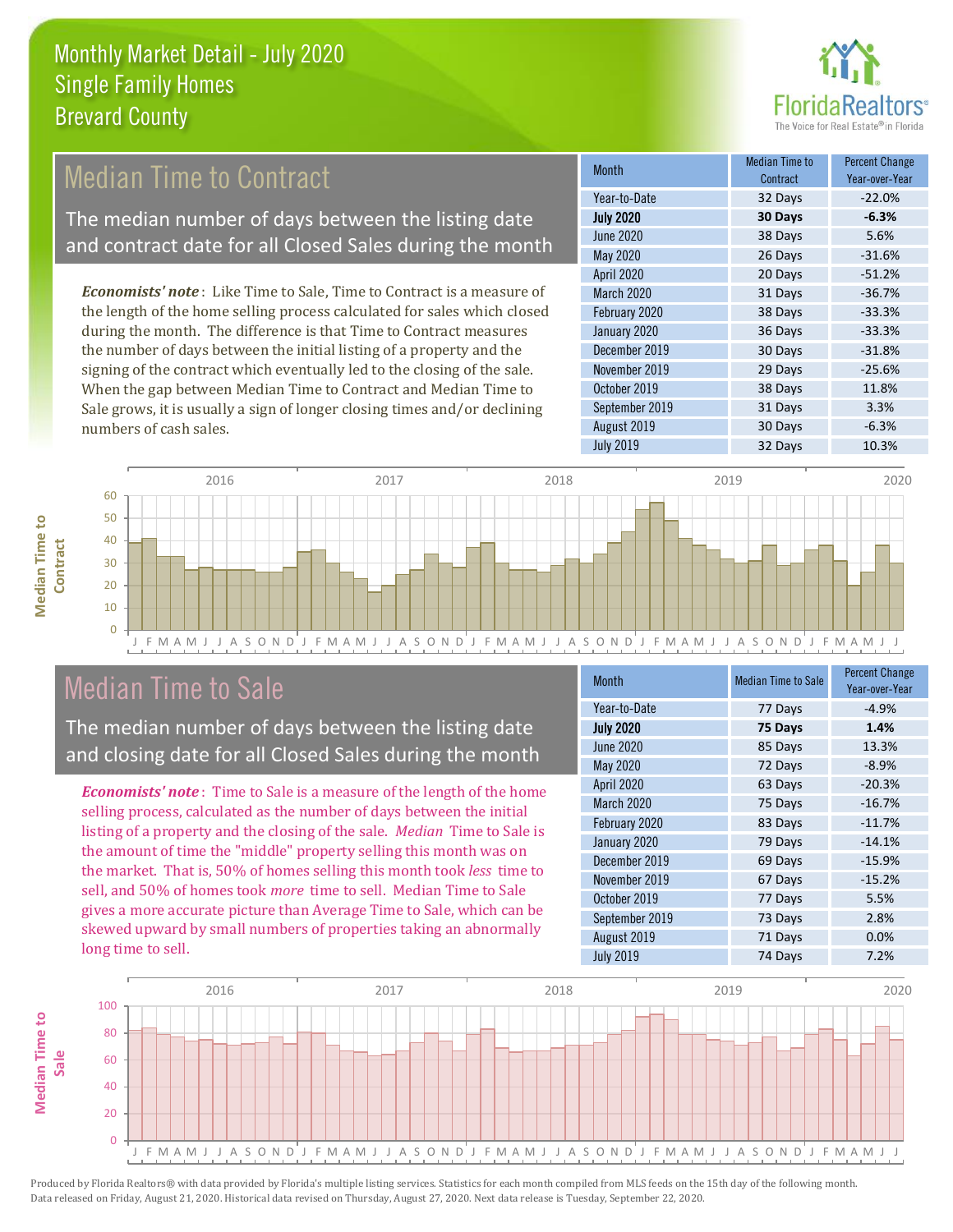distressed properties for sale.



| <b>New Pending Sales</b>                                                       | <b>Month</b>      | <b>New Pending Sales</b> | <b>Percent Change</b><br>Year-over-Year |
|--------------------------------------------------------------------------------|-------------------|--------------------------|-----------------------------------------|
|                                                                                | Year-to-Date      | 7,334                    | 3.7%                                    |
| The number of listed properties that went under                                | <b>July 2020</b>  | 1,148                    | 14.2%                                   |
| contract during the month                                                      | June 2020         | 1,290                    | 30.6%                                   |
|                                                                                | May 2020          | 1,204                    | 17.8%                                   |
|                                                                                | <b>April 2020</b> | 734                      | $-35.5%$                                |
| <b>Economists' note</b> : Because of the typical length of time it takes for a | March 2020        | 930                      | $-18.8%$                                |
| sale to close, economists consider Pending Sales to be a decent                | February 2020     | 1,075                    | 16.2%                                   |
| indicator of potential future Closed Sales. It is important to bear in         | January 2020      | 953                      | 12.0%                                   |
| mind, however, that not all Pending Sales will be closed successfully.         | December 2019     | 688                      | 12.4%                                   |
| So, the effectiveness of Pending Sales as a future indicator of Closed         | November 2019     | 828                      | 22.8%                                   |
| Sales is susceptible to changes in market conditions such as the               | October 2019      | 935                      | 22.7%                                   |



# New Listings

The number of properties put onto the market during the month

availability of financing for homebuyers and the inventory of

*Economists' note* : New Listings tend to rise in delayed response to increasing prices, so they are often seen as a lagging indicator of market health. As prices rise, potential sellers raise their estimations of value—and in the most recent cycle, rising prices have freed up many potential sellers who were previously underwater on their mortgages. Note that in our calculations, we take care to not include properties that were recently taken off the market and quickly relisted, since these are not really *new* listings.

| <b>Month</b>     | <b>New Listings</b> | <b>Percent Change</b><br>Year-over-Year |
|------------------|---------------------|-----------------------------------------|
| Year-to-Date     | 7,565               | $-0.3%$                                 |
| <b>July 2020</b> | 1,132               | 3.8%                                    |
| <b>June 2020</b> | 993                 | $-2.9%$                                 |
| <b>May 2020</b>  | 1,140               | 1.6%                                    |
| April 2020       | 904                 | $-16.9%$                                |
| March 2020       | 1,216               | 8.5%                                    |
| February 2020    | 1,110               | 4.7%                                    |
| January 2020     | 1,070               | $-1.3%$                                 |
| December 2019    | 750                 | 7.1%                                    |
| November 2019    | 959                 | 1.2%                                    |
| October 2019     | 1,092               | 4.0%                                    |
| September 2019   | 909                 | $-2.5%$                                 |
| August 2019      | 983                 | $-19.1%$                                |
| <b>July 2019</b> | 1,091               | 0.6%                                    |

September 2019 784 -1.4% August 2019 **893** -1.0% July 2019 1,005 7.7%



Produced by Florida Realtors® with data provided by Florida's multiple listing services. Statistics for each month compiled from MLS feeds on the 15th day of the following month. Data released on Friday, August 21, 2020. Historical data revised on Thursday, August 27, 2020. Next data release is Tuesday, September 22, 2020.

**New Listings**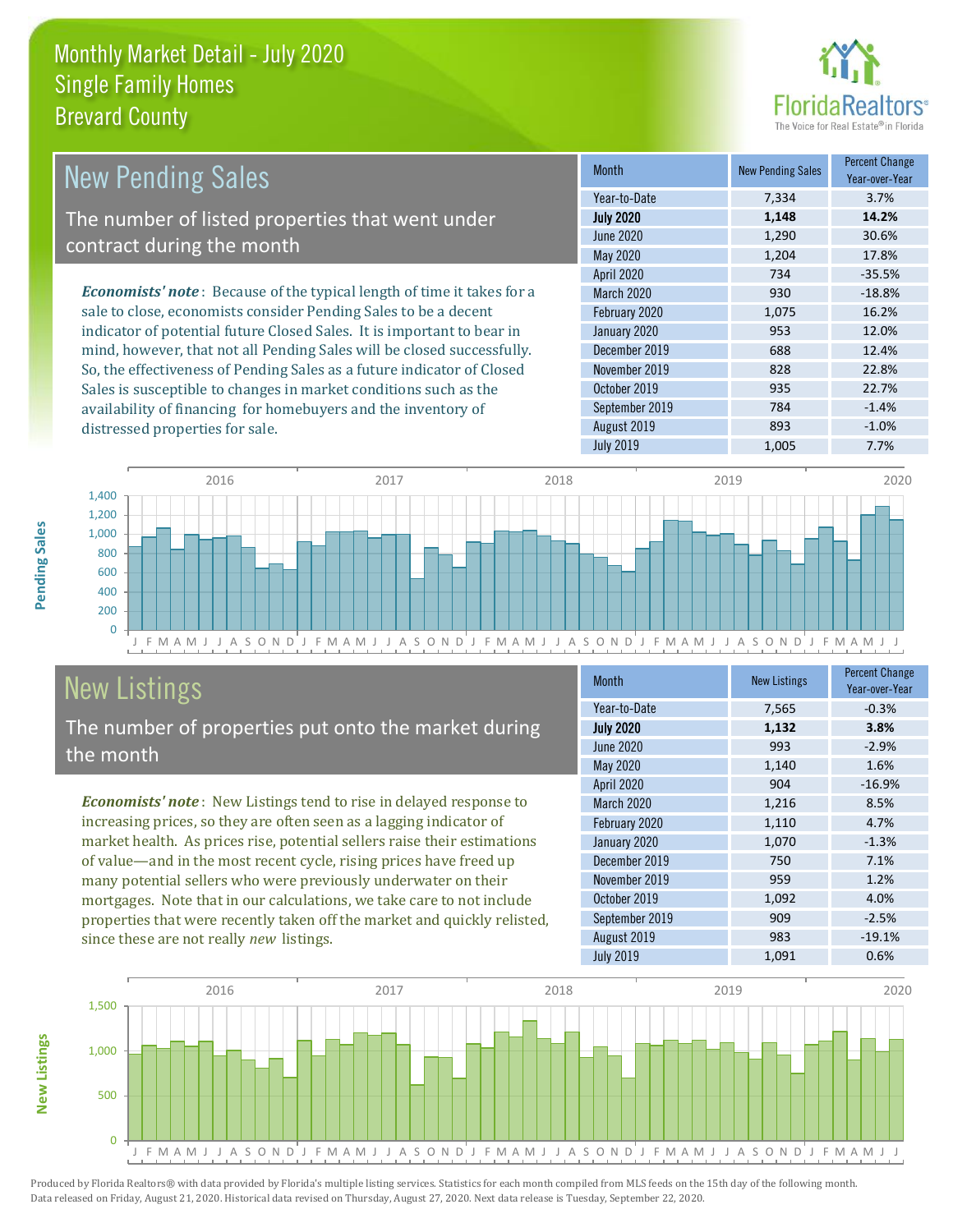

# Inventory (Active Listings)

The number of property listings active at the end of the month

*Economists' note* : There are a number of ways to define and calculate Inventory. Our method is to simply count the number of active listings on the last day of the month, and hold this number to compare with the same month the following year. Inventory rises when New Listings are outpacing the number of listings that go off-market (regardless of whether they actually sell). Likewise, it falls when New Listings aren't keeping up with the rate at which homes are going off-market.

| <b>Month</b>             | Inventory | <b>Percent Change</b><br>Year-over-Year |
|--------------------------|-----------|-----------------------------------------|
| <b>YTD (Monthly Avg)</b> | 2,144     | $-19.5%$                                |
| <b>July 2020</b>         | 1,691     | $-29.7%$                                |
| <b>June 2020</b>         | 1,767     | $-27.4%$                                |
| May 2020                 | 2,220     | $-13.0%$                                |
| <b>April 2020</b>        | 2,436     | $-5.8%$                                 |
| March 2020               | 2,387     | $-13.8%$                                |
| February 2020            | 2,238     | $-24.2%$                                |
| January 2020             | 2,272     | $-22.9%$                                |
| December 2019            | 2,235     | $-20.4%$                                |
| November 2019            | 2,332     | $-20.1%$                                |
| October 2019             | 2,348     | $-16.3%$                                |
| September 2019           | 2,313     | $-12.1%$                                |
| August 2019              | 2,314     | $-15.2%$                                |
| <b>July 2019</b>         | 2,405     | $-6.3%$                                 |



# Months Supply of Inventory

An estimate of the number of months it will take to deplete the current Inventory given recent sales rates

*Economists' note* : MSI is a useful indicator of market conditions. The benchmark for a balanced market (favoring neither buyer nor seller) is 5.5 months of inventory. Anything higher is traditionally a buyers' market, and anything lower is a sellers' market. There is no single accepted way of calculating MSI. A common method is to divide current Inventory by the most recent month's Closed Sales count, but this count is a usually poor predictor of future Closed Sales due to seasonal cycles. To eliminate seasonal effects, we use the 12-month average of monthly Closed Sales instead.

| <b>Month</b>             | <b>Months Supply</b> | <b>Percent Change</b><br>Year-over-Year |
|--------------------------|----------------------|-----------------------------------------|
| <b>YTD (Monthly Avg)</b> | 3.0                  | $-6.3%$                                 |
| <b>July 2020</b>         | 2.0                  | $-31.0%$                                |
| <b>June 2020</b>         | 2.1                  | $-27.6%$                                |
| <b>May 2020</b>          | 2.7                  | $-10.0%$                                |
| April 2020               | 2.9                  | $-6.5%$                                 |
| <b>March 2020</b>        | 2.7                  | $-20.6%$                                |
| February 2020            | 2.6                  | $-27.8%$                                |
| January 2020             | 2.6                  | $-27.8%$                                |
| December 2019            | 2.6                  | $-23.5%$                                |
| November 2019            | 2.8                  | $-20.0%$                                |
| October 2019             | 2.8                  | $-15.2%$                                |
| September 2019           | 2.8                  | $-12.5%$                                |
| August 2019              | 2.8                  | $-15.2%$                                |
| <b>July 2019</b>         | 2.9                  | $-6.5%$                                 |

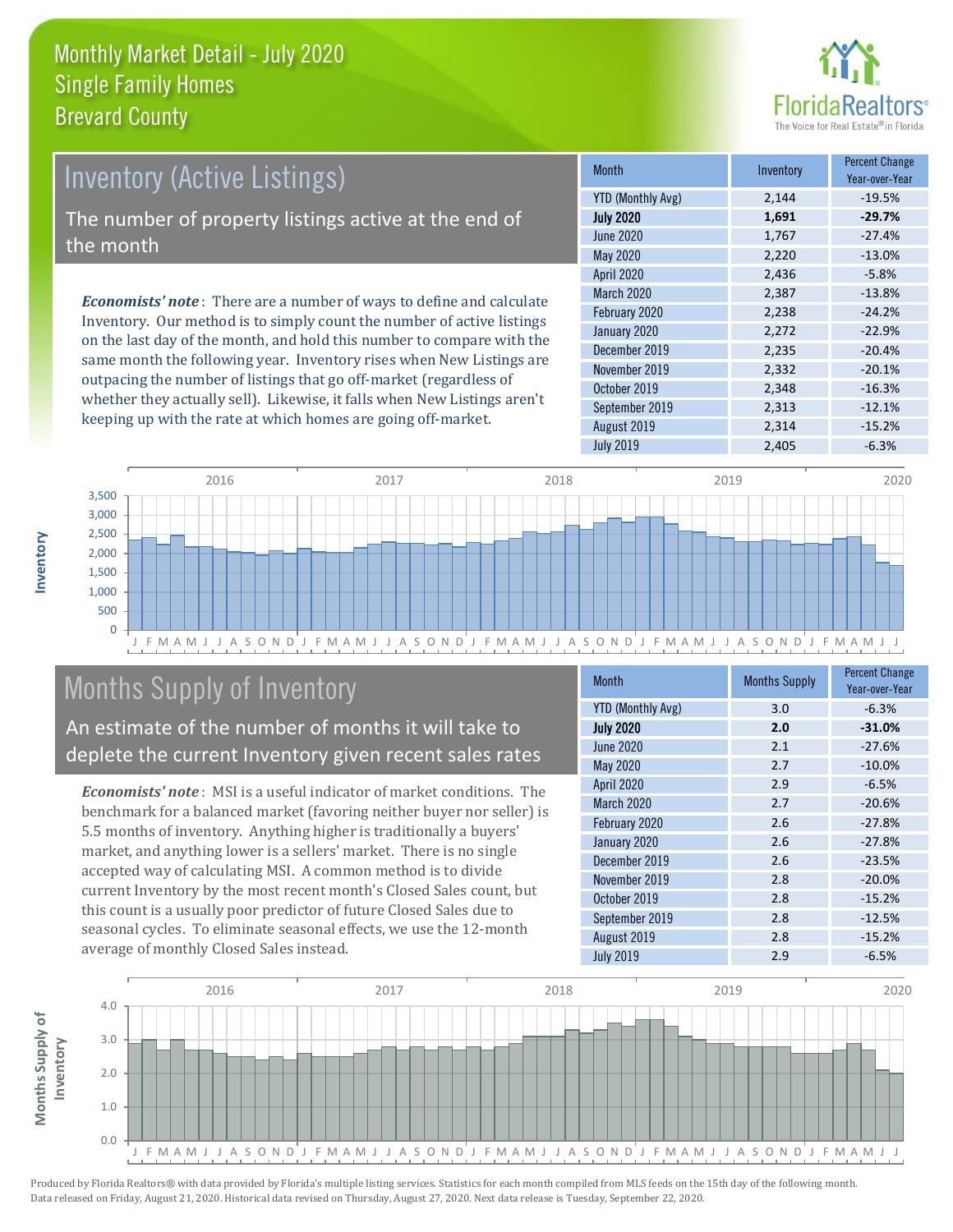

#### *Economists' note:* Closed Sales are one of the simplest—yet most important—indicators for the residential real estate market. When comparing Closed Sales across markets of different sizes, we recommend comparing the percent changes in sales rather than the number of sales. Closed Sales (and many other market metrics) are affected by seasonal cycles, so actual trends are more accurately represented by year-over-year changes (i.e. comparing a month's sales to the amount of sales in the same month in the previous year), rather than changes from one month to the next. \$1,000,000 or more 20 20 81.8% \$250,000 - \$299,999 170 20.6% \$300,000 - \$399,999 231 38.3% \$400,000 - \$599,999 190 66.7% \$600,000 - \$999,999 54 63.6% \$150,000 - \$199,999 196 -12.9% \$200,000 - \$249,999 247 23.5% \$100,000 - \$149,999 75 2.7% Sale Price Closed Sales Percent Change Year-over-Year Less than \$50,000 1 1 -50.0%  $$50,000 - $99,999$  19 0.0% Closed Sales by Sale Price The number of sales transactions which closed during the month



### Median Time to Contract by Sale Price The median number of days between the listing date and contract date for all Closed Sales during the month

*Economists' note* : Like Time to Sale, Time to Contract is a measure of the length of the home selling process calculated for sales which closed during the month. The difference is that Time to Contract measures the number of days between the initial listing of a property and the signing of the contract which eventually led to the closing of the sale. When the gap between Median Time to Contract and Median Time to Sale grows, it is usually a sign of longer closing times and/or declining numbers of cash sales.

| <b>Sale Price</b>     | <b>Median Time to</b><br>Contract | <b>Percent Change</b><br>Year-over-Year |
|-----------------------|-----------------------------------|-----------------------------------------|
| Less than \$50,000    | 237 Days                          | 182.1%                                  |
| $$50,000 - $99,999$   | 36 Days                           | 260.0%                                  |
| $$100,000 - $149,999$ | 42 Days                           | $-22.2%$                                |
| $$150,000 - $199,999$ | 27 Days                           | 12.5%                                   |
| \$200,000 - \$249,999 | 23 Days                           | $-11.5%$                                |
| \$250,000 - \$299,999 | 40 Days                           | $-7.0%$                                 |
| \$300,000 - \$399,999 | 28 Days                           | $-20.0%$                                |
| \$400,000 - \$599,999 | 33 Days                           | $-5.7%$                                 |
| \$600,000 - \$999,999 | 52 Days                           | $-50.5%$                                |
| \$1,000,000 or more   | 70 Days                           | 66.7%                                   |



Produced by Florida Realtors® with data provided by Florida's multiple listing services. Statistics for each month compiled from MLS feeds on the 15th day of the following month. Data released on Friday, August 21, 2020. Historical data revised on Thursday, August 27, 2020. Next data release is Tuesday, September 22, 2020.

**Median Time to Contract**

**Median Time to Contract**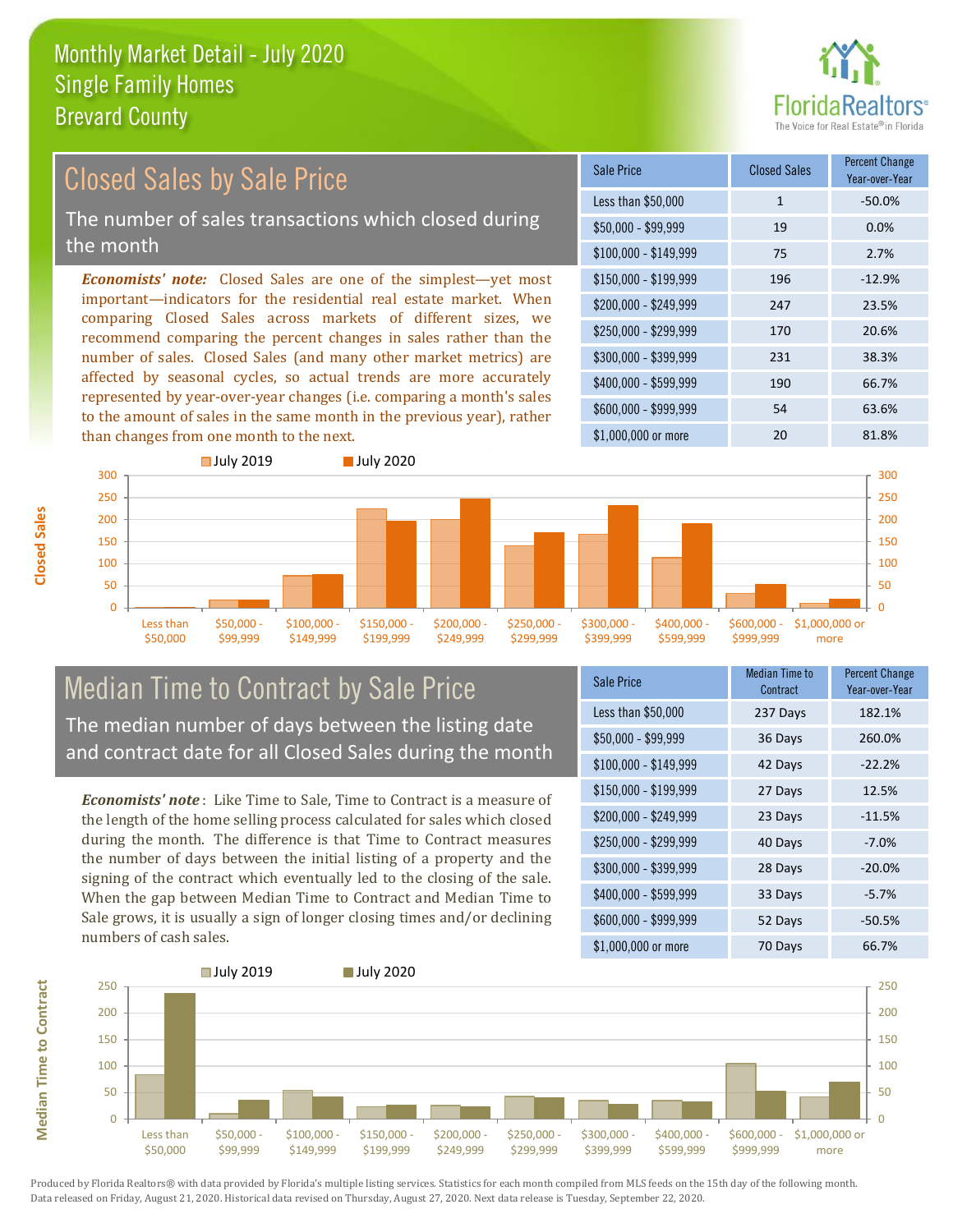

# New Listings by Initial Listing Price The number of properties put onto the market during

the month

*Economists' note:* New Listings tend to rise in delayed response to increasing prices, so they are often seen as a lagging indicator of market health. As prices rise, potential sellers raise their estimations of value—and in the most recent cycle, rising prices have freed up many potential sellers who were previously underwater on their mortgages. Note that in our calculations, we take care to not include properties that were recently taken off the market and quickly relisted, since these are not really *new* listings.

| <b>Initial Listing Price</b> | <b>New Listings</b> | <b>Percent Change</b><br>Year-over-Year |
|------------------------------|---------------------|-----------------------------------------|
| Less than \$50,000           | 0                   | N/A                                     |
| $$50,000 - $99,999$          | 17                  | 6.3%                                    |
| $$100,000 - $149,999$        | 49                  | $-40.2%$                                |
| $$150,000 - $199,999$        | 160                 | $-29.5%$                                |
| \$200,000 - \$249,999        | 229                 | $-2.1%$                                 |
| \$250,000 - \$299,999        | 217                 | 30.7%                                   |
| \$300,000 - \$399,999        | 239                 | 40.6%                                   |
| \$400,000 - \$599,999        | 132                 | 1.5%                                    |
| \$600,000 - \$999,999        | 67                  | 26.4%                                   |
| \$1,000,000 or more          | 22                  | 69.2%                                   |



#### Inventory by Current Listing Price The number of property listings active at the end of the month

*Economists' note* : There are a number of ways to define and calculate Inventory. Our method is to simply count the number of active listings on the last day of the month, and hold this number to compare with the same month the following year. Inventory rises when New Listings are outpacing the number of listings that go off-market (regardless of whether they actually sell). Likewise, it falls when New Listings aren't keeping up with the rate at which homes are going off-market.

| <b>Current Listing Price</b> | Inventory     | <b>Percent Change</b><br>Year-over-Year |
|------------------------------|---------------|-----------------------------------------|
| Less than \$50,000           | $\mathcal{P}$ | $-50.0%$                                |
| $$50,000 - $99,999$          | 19            | $-40.6%$                                |
| $$100,000 - $149,999$        | 58            | $-54.0%$                                |
| $$150,000 - $199,999$        | 181           | $-45.5%$                                |
| \$200,000 - \$249,999        | 267           | $-27.8%$                                |
| \$250,000 - \$299,999        | 320           | $-9.1%$                                 |
| \$300,000 - \$399,999        | 312           | $-17.9%$                                |
| \$400,000 - \$599,999        | 271           | $-35.2%$                                |
| \$600,000 - \$999,999        | 179           | $-34.2%$                                |
| \$1,000,000 or more          | 82            | $-31.1%$                                |



Produced by Florida Realtors® with data provided by Florida's multiple listing services. Statistics for each month compiled from MLS feeds on the 15th day of the following month. Data released on Friday, August 21, 2020. Historical data revised on Thursday, August 27, 2020. Next data release is Tuesday, September 22, 2020.

**Inventory**